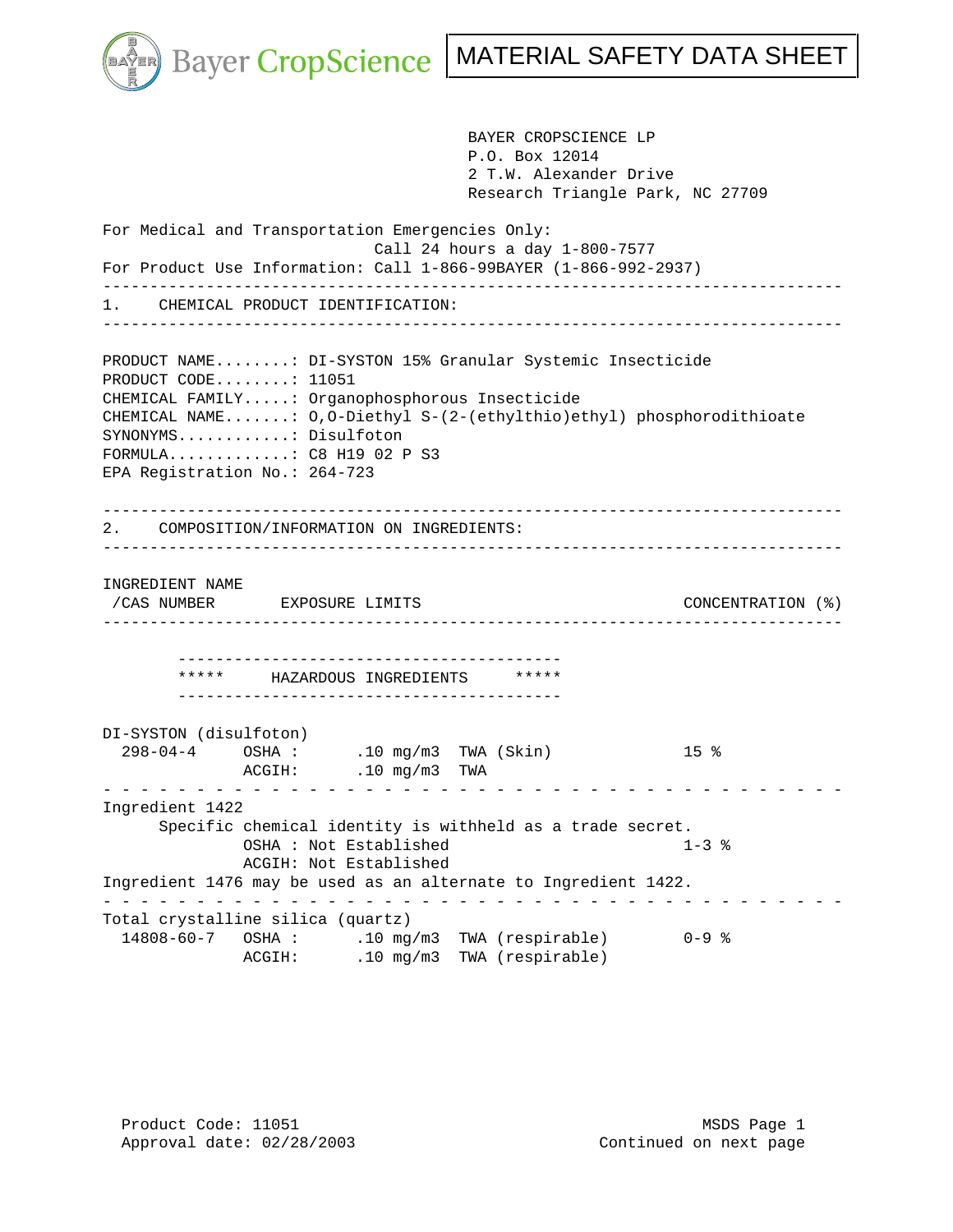### 3. HAZARDS IDENTIFICATION:

## \*\*\*\*\*\*\*\*\*\*\*\*\*\*\*\*\*\*\*\*\*\*\*\*\*\*\*\*\*\*\*\*\*\*\*\*\*\*\*\*\*\*\*\*\*\*\*\*\*\*\*\*\*\*\*\*\*\*\*\*\*\*\*\*\* \* EMERGENCY OVERVIEW \*  $\star$  \* \* DANGER! Toxic; Color: Gray, tan or reddish; Form: Solid; \* \* Granules; Odor: Organosulfur compounds; Organophosphate \* \* Insecticide - Cholinesterase Inhibitor; Harmful if inhaled; \* \* Harmful if absorbed through skin; Harmful if swallowed. \* \*\*\*\*\*\*\*\*\*\*\*\*\*\*\*\*\*\*\*\*\*\*\*\*\*\*\*\*\*\*\*\*\*\*\*\*\*\*\*\*\*\*\*\*\*\*\*\*\*\*\*\*\*\*\*\*\*\*\*\*\*\*\*\*\*

-------------------------------------------------------------------------------

-------------------------------------------------------------------------------

POTENTIAL HEALTH EFFECTS:

ROUTE(S) OF ENTRY.................: Inhalation; Skin Contact; Skin Absorption; Eye Contact

HUMAN EFFECTS AND SYMPTOMS OF OVEREXPOSURE:

- ACUTE EFFECTS OF EXPOSURE.....: This material is highly toxic by the oral route of exposure and is readily absorbed through the mucous membrane of the eye. Inhalation, dermal absorption or ingestion of this material may result in systemic intoxication due to inhibition of the enzyme cholinesterase. The sequence of development of systemic effects varies with the route of entry, and the onset of symptoms may be delayed up to 12 hours. First symptoms of poisoning may be nausea, increased salivation, lacrimation, blurred vision and constricted pupils. Other symptoms of systemic poisoning include vomiting, diarrhea, abdominal cramping, dizziness and sweating. After inhalation, respiratory symptoms like tightness of chest, wheezing, and laryngeal spasms, may be pronounced at first. If the poisoning is severe, then symptoms of convulsions, low blood pressure, cardiac irregularities, loss of reflexes and coma may occur. In extreme cases, death may occur due to a combination of factors such as respiratory arrest, paralysis of respiratory muscles or intense bronchoconstrictions. Complete symptomatic recovery from sublethal poisoning usually occurs within one week once the source of exposure is completely removed. See Section 11 for additional information.
- CHRONIC EFFECTS OF EXPOSURE...: Cholinesterase inhibition sometimes persists for 2-6 weeks, thus repeated exposure to small amount of this material may result in an unexpected cholinesterase depression causing symptoms such as malaise, weakness, and anorexia that resemble other illnesses such as influenza. Exposure to a concentration that would not have produced symptoms in a person that was not previously exposed may produce severe symptoms of cholinesterase inhibition in a previously exposed person. In addition, this material may contain an amount of total crystalline silica (quartz) which ranges from approximately 0 - 9%. However, the amount of respirable crystalline silica is expected to be significantly lower based on data provided by the raw material manufacturer. Excessive long-term exposure to respirable crystalline silica may cause silicosis, a form of disabling, progressive pulmonary fibrosis. Severe and permanent lung damage may result.

Product Code: 11051 MSDS Page 2 Approval date: 02/28/2003 Continued on next page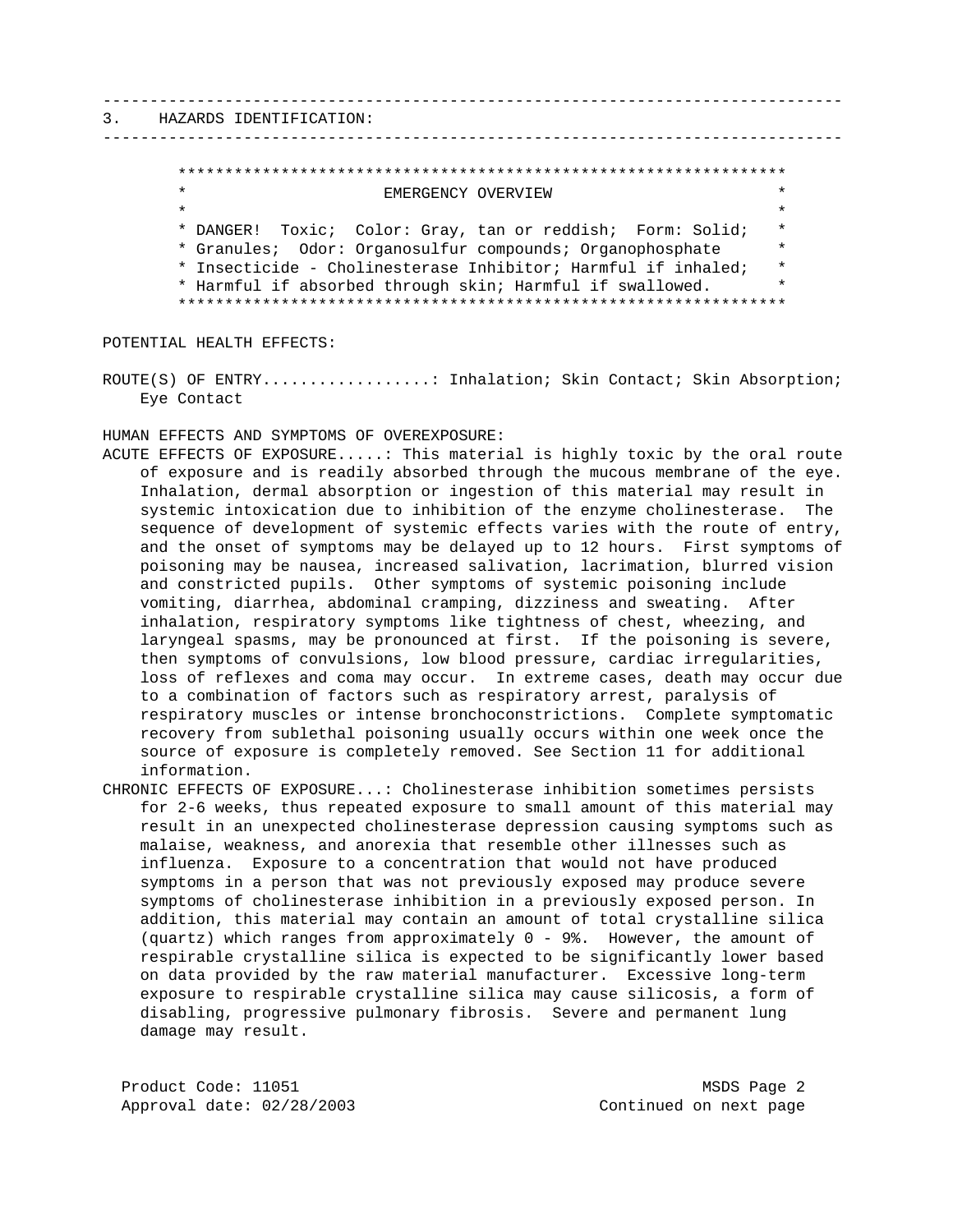#### 3. HAZARDS IDENTIFICATION (Continued) ---------------------------------------

- CARCINOGENICITY...............: This product is not listed as a carcinogen by NTP or IARC, or regulated as a carcinogen by OSHA. However, it may contain crystalline silica (quartz), a substance which is classified by NTP as a Group 2 carcinogen and by IARC as a Group I carcinogen. Crystalline silica is a naturally-occurring mineral component of many sands and clays. Although controversial, the carcinogenic potential of crystalline silica must be considered if it is inhaled under excessive exposure conditions. However, the respirable portion of the silica which may be contained in this product is small, such that excessive inhalation exposure during normal conditions of use is unlikely.
	- NTP.........................: Crystalline silica is classified as an NTP Anticipated Human Carcinogen - "Substances or groups of substances that may reasonably be anticipated to be carcinogens."
	- IARC........................: IARC has classified crystalline silica as a Group 1 carcinogen. "There is sufficient evidence in humans for the carcinogenicity of inhaled crystalline silica (quartz) from occupational sources."

OSHA........................: Not regulated

MEDICAL CONDITIONS

 AGGRAVATED BY EXPOSURE......: No specific medical conditions are known which may be aggravated by exposure to the active ingredient in this product. However, any disease, medication or prior exposure which reduces normal cholinesterase activity may increase susceptibility to the toxic effects of the active ingredient. In addition, pulmonary and respiratory diseases may be aggravated by exposure to respirable crystalline silica.

# ------------------------------------------------------------------------------- 4. FIRST AID MEASURES:

-------------------------------------------------------------------------------

- FIRST AID FOR EYES......: Hold eye open and rinse slowly and gently with water for 15-20 minutes. Remove contact lenses, if present, after the first 5 minutes, then continue rinsing eye. Call a poison control center or doctor for treatment advice.
- FIRST AID FOR SKIN......: Take off contaminated clothing. Rinse skin immediately with plenty of water for 15-20 minutes. Call a poison control center or doctor for treatment advice.
- FIRST AID FOR INHALATION: Move person to fresh air. If person is not breathing, call 911 or an ambulance, then give artificial respiration, preferably by mouth-to-mouth, if possible. Call a poison control center or doctor for further treatment information.
- FIRST AID FOR INGESTION.: Call poison control center or doctor immediately for treatment advice. Have person sip a glass of water if able to swallow. Do not induce vomiting unless told to do so by physician or poison control center. Do not give anything by mouth to an unconscious person.

Product Code: 11051 MSDS Page 3 Approval date:  $02/28/2003$  Continued on next page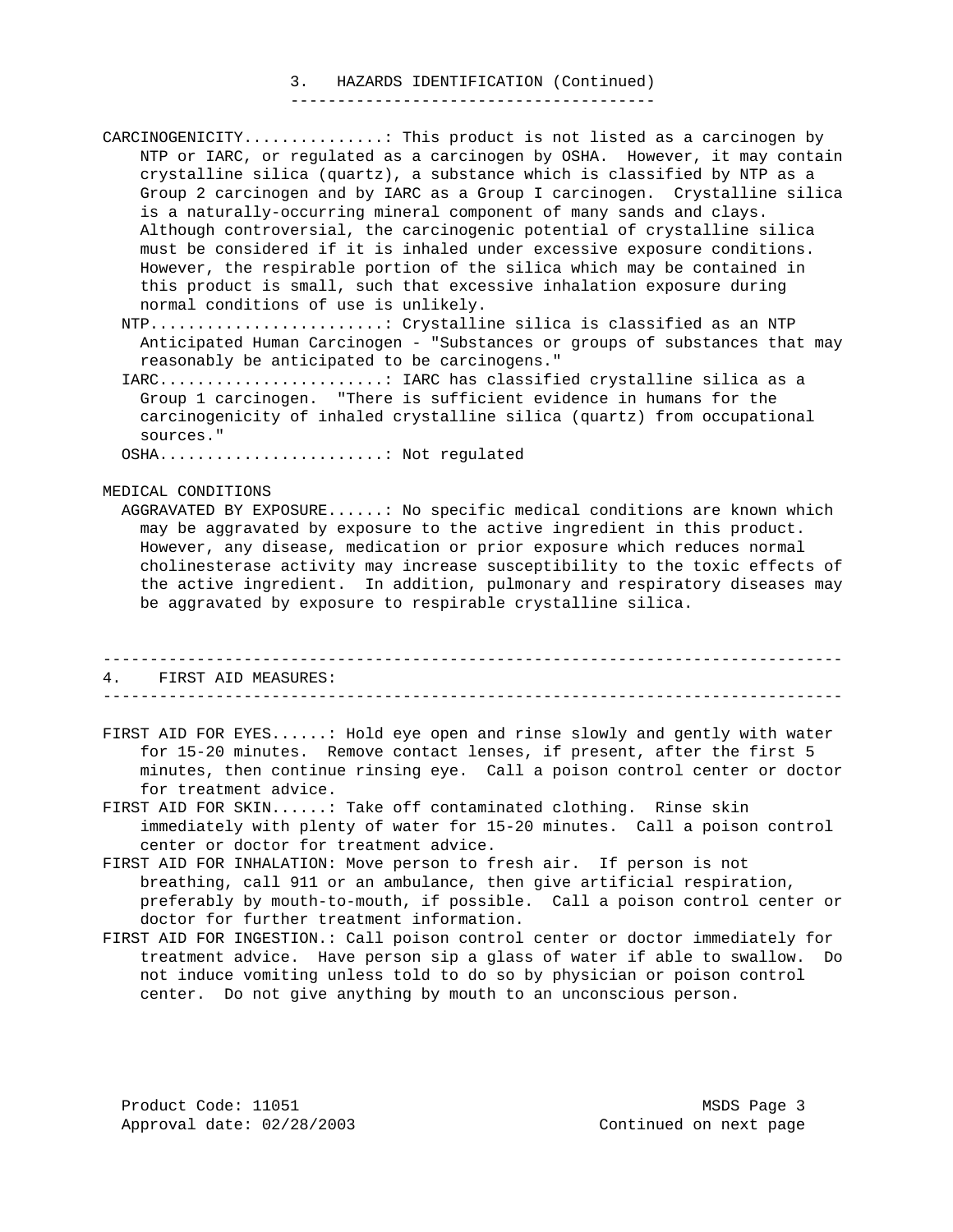#### 4. FIRST AID MEASURES (Continued) -----------------------------------

NOTE TO PHYSICIAN.......: This product contains the organophosphorus insecticide disulfoton, a cholinesterase inhibitor. Cholinesterase inhibition results in stimulation of the central nervous system, the parasympathetic nervous system and the somatic motor nerves. If symptoms of organophosphate poisoning are present, the administration of atropine sulfate is indicated. Administer atropine sulfate in large, therapeutic doses. In mild cases, start treatment by giving 1-2 mg of atropine intravenously every 15 minutes until signs of atropinization appear (dry mouth, flushing, and dilated pupils if pupils were originally pinpoint). In severe cases, start treatment by giving 2-4 mg intravenously every 5-10 minutes until fully atropinized. Dosages for children should be appropriately reduced. 2-PAM is also antidotal and may be used in conjunction with atropine. Do not give morphine. Watch for pulmonary edema which may develop in serious cases of poisoning even after 24 hours. At first sign of pulmonary edema, place patient in oxygen tent and treat symptomatically.

------------------------------------------------------------------------------- 5. FIRE FIGHTING MEASURES: ------------------------------------------------------------------------------- FLASH POINT.......................... Not applicable FLAMMABLE LIMITS: UPPER EXPLOSIVE LIMIT (UEL)(%): Not applicable LOWER EXPLOSIVE LIMIT (LEL)(%): Not applicable EXTINGUISHING MEDIA.............: Water; Carbon Dioxide; Dry Chemical; Foam SPECIAL FIRE FIGHTING PROCEDURES: Keep out of smoke; cool exposed containers with water spray. Fight fire from upwind position. Use self-contained breathing equipment. Contain runoff by diking to prevent entry into sewers or waterways. Equipment or materials involved in pesticide fires may become contaminated.

### ------------------------------------------------------------------------------- 6. ACCIDENTAL RELEASE MEASURES: -------------------------------------------------------------------------------

SPILL OR LEAK PROCEDURES..........: Isolate area and keep unauthorized people away. Do not walk through spilled material. Avoid breathing dusts and skin contact. Avoid generating dust (a fine water spray mist, plastic film cover, or floor sweeping compound may be used if necessary). Wear proper protective equipment. Carefully sweep up spilled material. Place in covered container for reuse or disposal. Scrub contaminated area with detergent and bleach solution. Repeat. Rinse with water. Use dry absorbent material such as clay granules to absorb and collect wash solution for proper disposal. Contaminated soil may have to be removed and disposed. Do not allow material to enter streams, sewers, or other waterways or contact vegetation.

Product Code: 11051 MSDS Page 4 Approval date:  $02/28/2003$  Continued on next page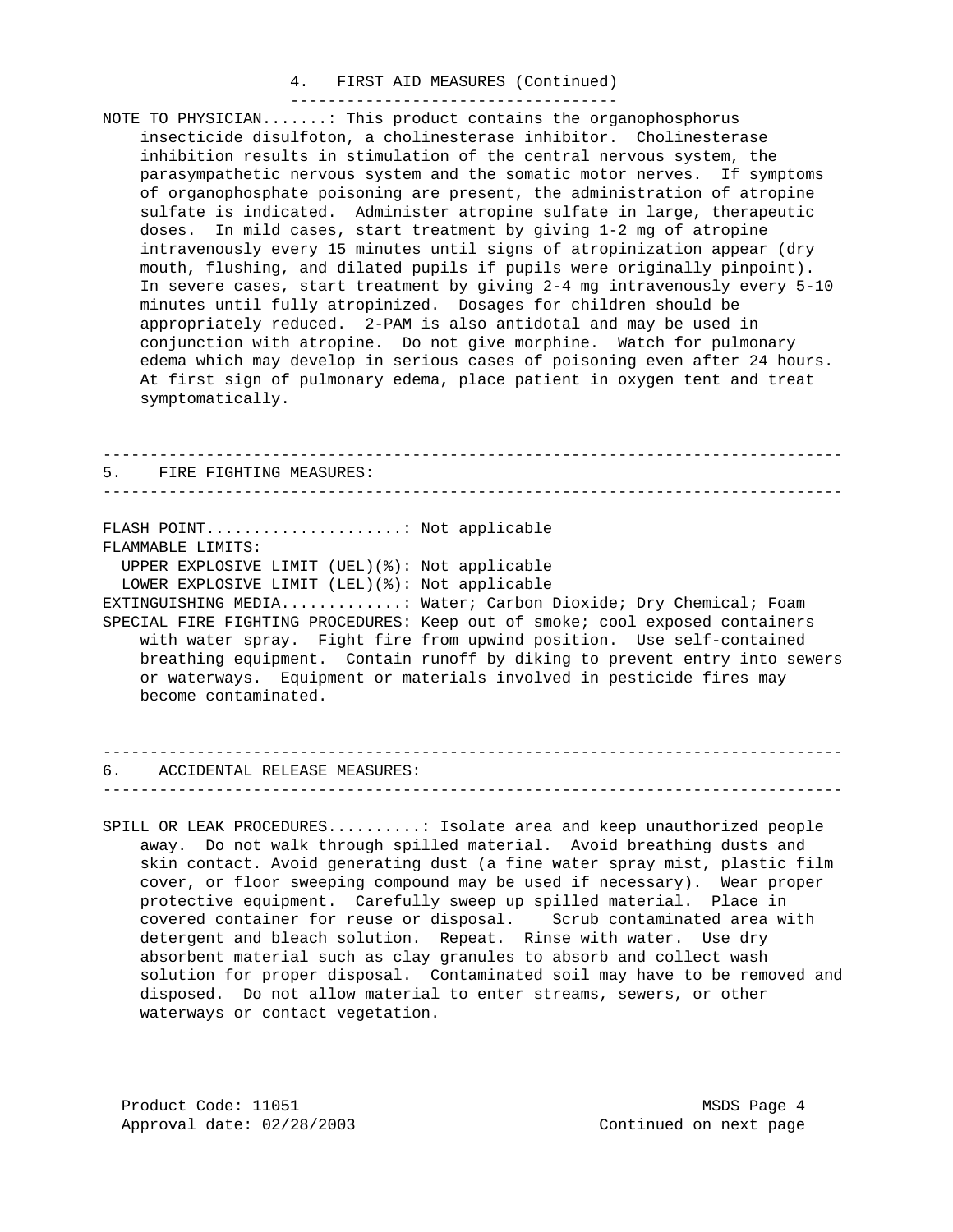------------------------------------------------------------------------------- 7. HANDLING AND STORAGE: ------------------------------------------------------------------------------- STORAGE TEMPERATURE(MIN/MAX): 0 F/ 30-day average not to exceed 100 F SHELF LIFE..................: Time/temperature-dependent. Contact Bayer for additional information. SPECIAL SENSITIVITY.........: Heat, Moisture HANDLING/STORAGE PRECAUTIONS: Store in a cool dry area designated specifically for pesticides. Do not store near any material intended for use or consumption by humans or animals. ------------------------------------------------------------------------------- 8. PERSONAL PROTECTION: ------------------------------------------------------------------------------- EYE PROTECTION REQUIREMENTS........: Goggles should be used to prevent dust from getting into the eyes. SKIN PROTECTION REQUIREMENTS.......: Avoid skin contact. Use chemical-resistant gloves (such as nitrile or butyl rubber), boots or shoe covers, and apron to prevent dermal exposure. VENTILATION REQUIREMENTS...........: Maintain exposure levels below exposure limits through use of general and local exhaust ventilation. RESPIRATOR REQUIREMENTS............: If needed, based on the conditions of use, wear a NIOSH-approved organic vapor respirator with particulate pre-filter. MEDICAL SURVEILLANCE...............: Plasma and/or red blood cell cholinesterase activity can be used to detect excessive absorption of disulfoton. It is preferable to establish a pre-exposure baseline value for best comparisons. Contact Bayer for additional information. If significant cholinesterase depression occurs, no further exposure should be allowed until cholinesterase values return to normal. ADDITIONAL PROTECTIVE MEASURES.....: Clean water should be available for washing in case of eye or skin contamination. Educate and train employees in safe use of the product. Follow all label instructions. Launder clothing separately after use. Wash thoroughly after handling.

------------------------------------------------------------------------------- 9. PHYSICAL AND CHEMICAL PROPERTIES: -------------------------------------------------------------------------------

PHYSICAL FORM.............: Solid; Granules COLOR.....................: Gray, tan or reddish ODOR......................: Organosulfur compounds ODOR THRESHOLD............: Not established MOLECULAR WEIGHT..........: 274.4 (for disulfoton) pH .......................: Not established BOILING POINT.............: Not applicable MELTING/FREEZING POINT....: Not applicable SOLUBILITY IN WATER ......: 12 ppm (for disulfoton)

Product Code: 11051 MSDS Page 5 Approval date:  $02/28/2003$  Continued on next page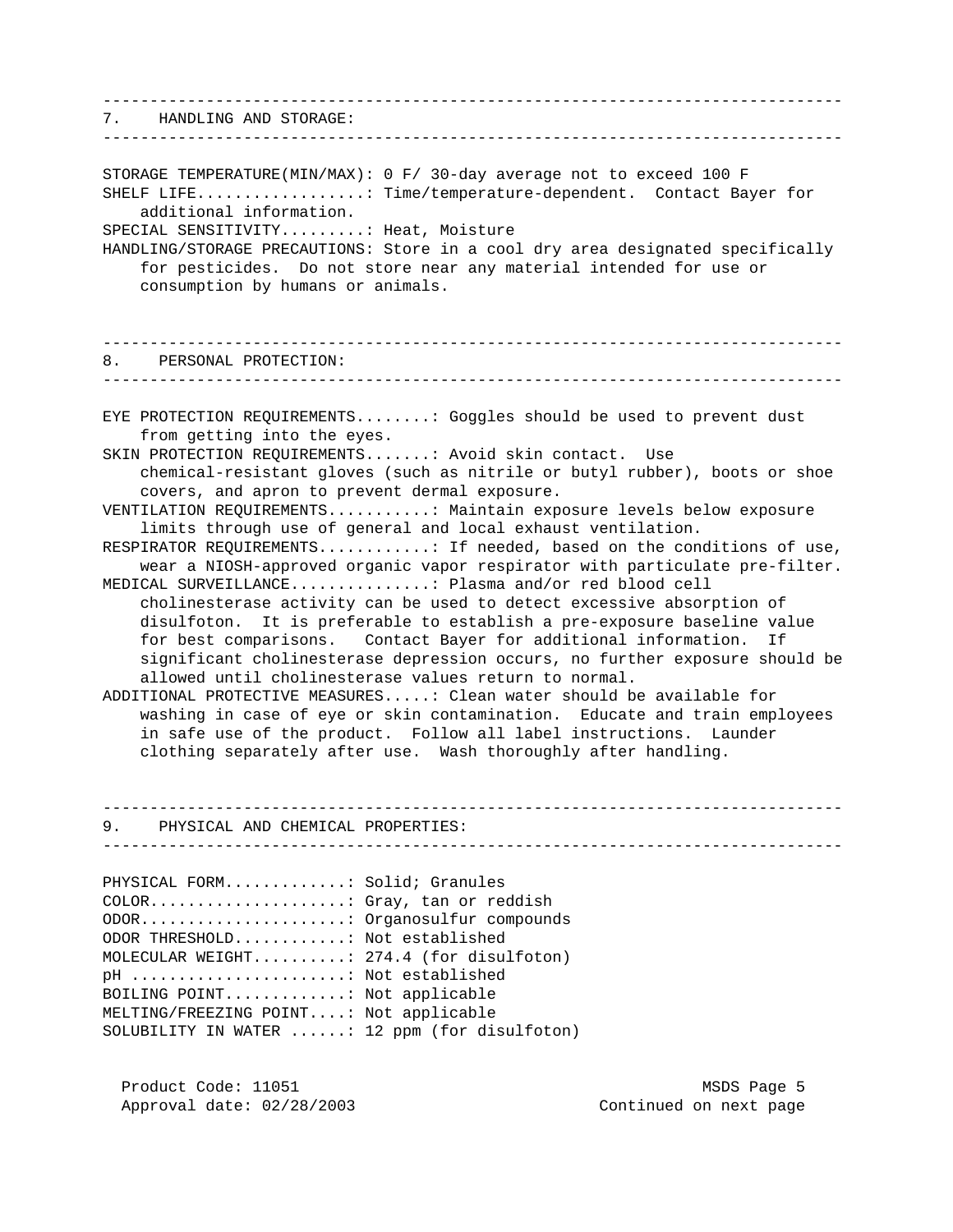#### 9. PHYSICAL AND CHEMICAL PROPERTIES (Continued) -------------------------------------------------

SPECIFIC GRAVITY .........: Not applicable BULK DENSITY..............: 43-52 pounds/ft. cu. % VOLATILE BY VOLUME......: Not established VAPOR PRESSURE  $\dots\dots\dots\dots: 1.7 \times 10-5$  mm Hq @ 20 C (for disulfoton) VAPOR DENSITY  $\ldots \ldots \ldots$  interplicable (Air = 1)

------------------------------------------------------------------------------- 10. STABILITY AND REACTIVITY:

-------------------------------------------------------------------------------

STABILITY..................: This is a stable material. HAZARDOUS POLYMERIZATION...: Will not occur. INCOMPATIBILITIES..........: Strong oxidizing agents and bases INSTABILITY CONDITIONS.....: Sustained temperatures above 100 F DECOMPOSITION PRODUCTS.....: Proposed compounds due to fire or other extreme conditions: SO2, H3PO4, CO, C2H5SH, diethyl disulfide

------------------------------------------------------------------------------- 11. TOXICOLOGICAL INFORMATION: -------------------------------------------------------------------------------

Only acute studies have been performed on this product as formulated. The non-acute information pertains to the active ingredient, disulfoton.

ACUTE TOXICITY

 ORAL LD50..........: Male rats: 52 mg/kg -- Female rats: 14 mg/kg DERMAL LD50........: Male rabbit: approx. 1000 mg/kg -- Female rabbit: > 1000 mg/kg EYE EFFECTS........: Rabbit: Not an eye irritant, however, this product is highly toxic and can be readily absorbed through the mucous membranes of the eye. SKIN EFFECTS.......: Rabbit: Not a dermal irritant SENSITIZATION......: Dermal sensitization studies have not been performed on this formulation; however, the active ingredient, disulfoton, is not a dermal sensitizer. SUBCHRONIC TOXICITY...: In a 13 week inhalation study, rats were exposed to disulfoton for 6 hours/day, 5 days/week at mean analytical concentrations of 0.018, 0.16 or 1.4 mg/m3. At the highest concentration, compound-related effects included cholinesterase inhibition and an increased incidence of inflammation of the nasal turbinates. The no-observed-effect-level (NOEL) was 0.16 mg/m3. In dermal toxicity studies, disulfoton was administered to the back of rabbits for 6 hours/day, 5 days/week for 3 weeks at levels ranging

 from 0.4 up to 6.5 mg/kg. Cholinergic symptoms including muscle spasms, tremors, salivation, and difficult breathing were observed in rabbits at 3.0 mg/kg and greater. Mortality also occurred at these levels. The NOEL for these studies was 0.8 mg/kg based on cholinesterase inhibition. CHRONIC TOXICITY......: In a 1 year study, dogs were administered disulfoton at dietary concentrations of 0.5, 4 or 12 ppm. The only significant effects observed in the study were the inhibition of cholinesterase activities. The

Product Code: 11051 MSDS Page 6 Approval date:  $02/28/2003$  Continued on next page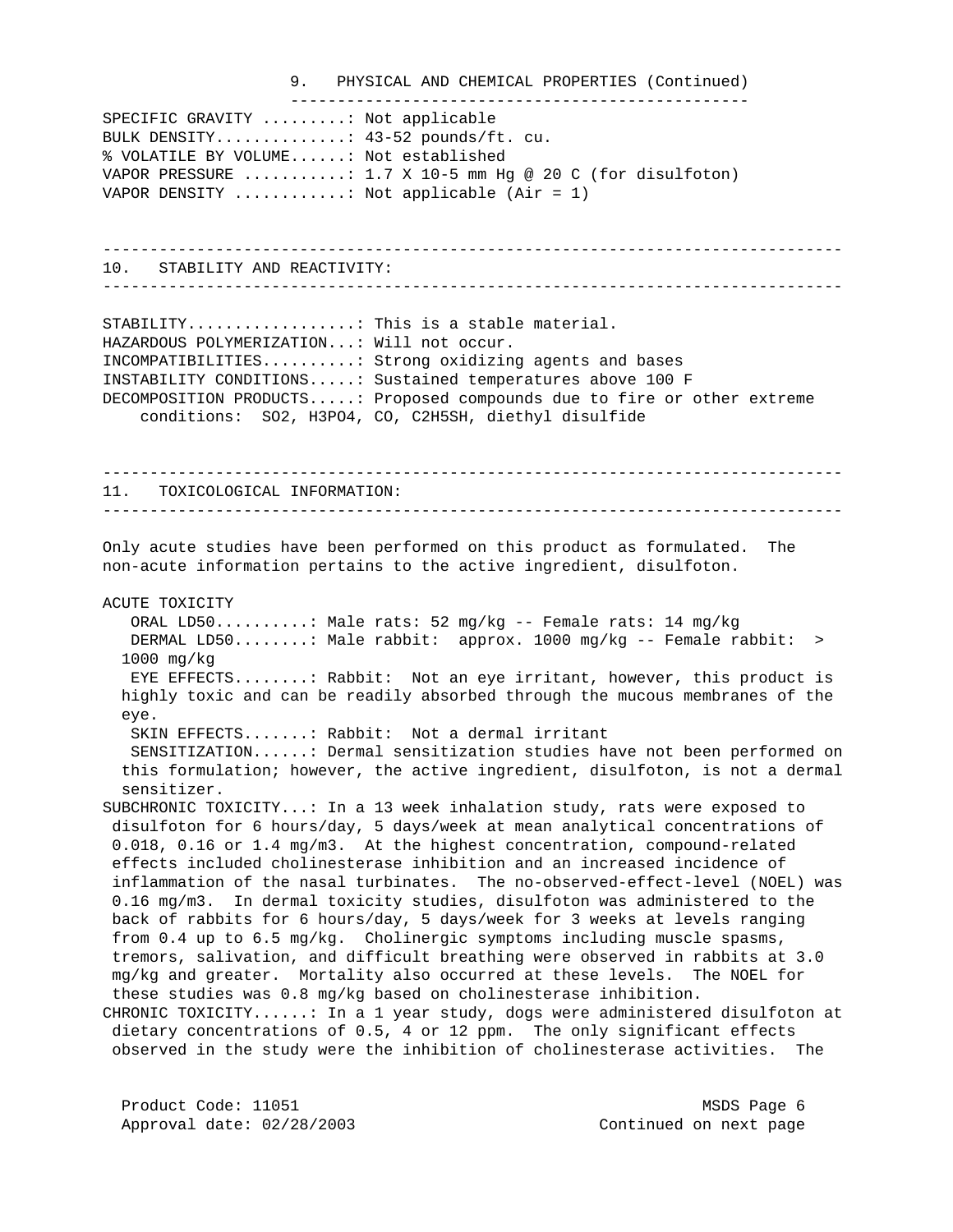#### 11. TOXICOLOGICAL INFORMATION (Continued) -------------------------------------------

 NOEL was 0.5 ppm on the basis of cholinesterase inhibition. Disulfoton was administered to rats at dietary concentrations of 1, 4 or 16 ppm for 2 years. Effects observed at the high dose included decreased food consumption, decreased body weight gain, cholinesterase inhibition, eye effects and increased mortality. The NOEL for systemic effects was 4 ppm. In a subsequent 6 month study in which rats were administered disulfoton at dietary concentrations of 0.25, 0.5 or 1.0 ppm, the overall NOEL for cholinesterase inhibition was 0.5 ppm.

CARCINOGENICITY.......: Disulfoton was investigated for carcinogenicity in chronic feeding studies using rats and mice. There was no evidence of a carcinogenic effect in either species at dose levels up to and including 16 ppm, the highest dose tested.

MUTAGENICITY..........: A number of mutagenicity studies have been conducted on disulfoton. Three in vitro studies showed disulfoton to be a potential mutagen, however, these results were not substantiated in in vivo testing.

DEVELOPMENTAL TOXICITY: In a rat teratology study, disulfoton was administered during gestation at oral doses of 0.1, 0.3 or 1.0 mg/kg/day. Maternal cholinesterase inhibition occurred at 0.3 mg/kg and greater. At the maternally toxic dose of 1.0 mg/kg, there was an increased incidence of incomplete ossification of the sternebrae in fetuses. The NOELs for maternal and developmental toxicity were 0.1 and 0.3 mg/kg/day, respectively. Teratogenic effects were not found at any of the levels tested. Rabbits were administered disulfoton during gestation at oral doses of 0.3, 1.0 or 3.0 mg/kg/day. Due to severe toxic responses and deaths at 3.0 mg/kg, this dose was lowered to 2.0 and later for most animals again to 1.5 mg/kg/day. The NOEL for maternal toxicity was 1.0 mg/kg/day. There was no evidence of disulfoton causing a teratogenic or an embryotoxic effect up to the highest dose tested.

REPRODUCTION..........: In a two-generation reproductive toxicity study, disulfoton was administered to rats at dietary concentrations of 0.5, 2 or 9 ppm. Reproductive and litter effects occurring in conjunction with severe maternal toxicity were observed at the high-dose. These effects included cannibalism, decreased pup body weight, decreased litter size, decreased median number of implantations and effects on cholinesterase activities. The NOELs for parental and reproductive toxicity were 0.5 and 2 ppm, respectively. NEUROTOXICITY ........: In an acute oral neurotoxicity study using rats, disulfoton was administered as a single dose to males at 0.24, 1.5 or 5.2 mg/kg and to females at 0.24, 0.76 or 1.5 mg/kg. Clinical observations and neurotoxicity evaluations were performed over a period of 15 days followed by a neurohistopathological examination. There was no evidence of neurotoxicity in either sex at any of the dose levels tested. In a supplemental cholinesterase activity study using rats, disulfoton was administered as a single oral dose to males at 0.25, 1.5 or 4.9 mg/kg and to females at 0.25, 0.77 or 1.5 mg/kg. The NOEL for cholinesterase inhibition was 0.25 mg/kg in both sexes. In a 13 week neurotoxicity screening study, disulfoton was administered to rats at dietary concentrations of 0.9, 3.8 and 14.5 ppm. There were behavioral and clinical biochemical evidence of cholinergic toxicity but no evidence of a neurotoxic effect in rats at dietary concentrations up to and including 14.5 ppm, the highest concentration tested. There was no evidence of acute delayed neurotoxicity in antidote protected hens treated with disulfoton at an oral dose exceeding the LD50 in hens.

Product Code: 11051 MSDS Page 7 Approval date:  $02/28/2003$  Continued on next page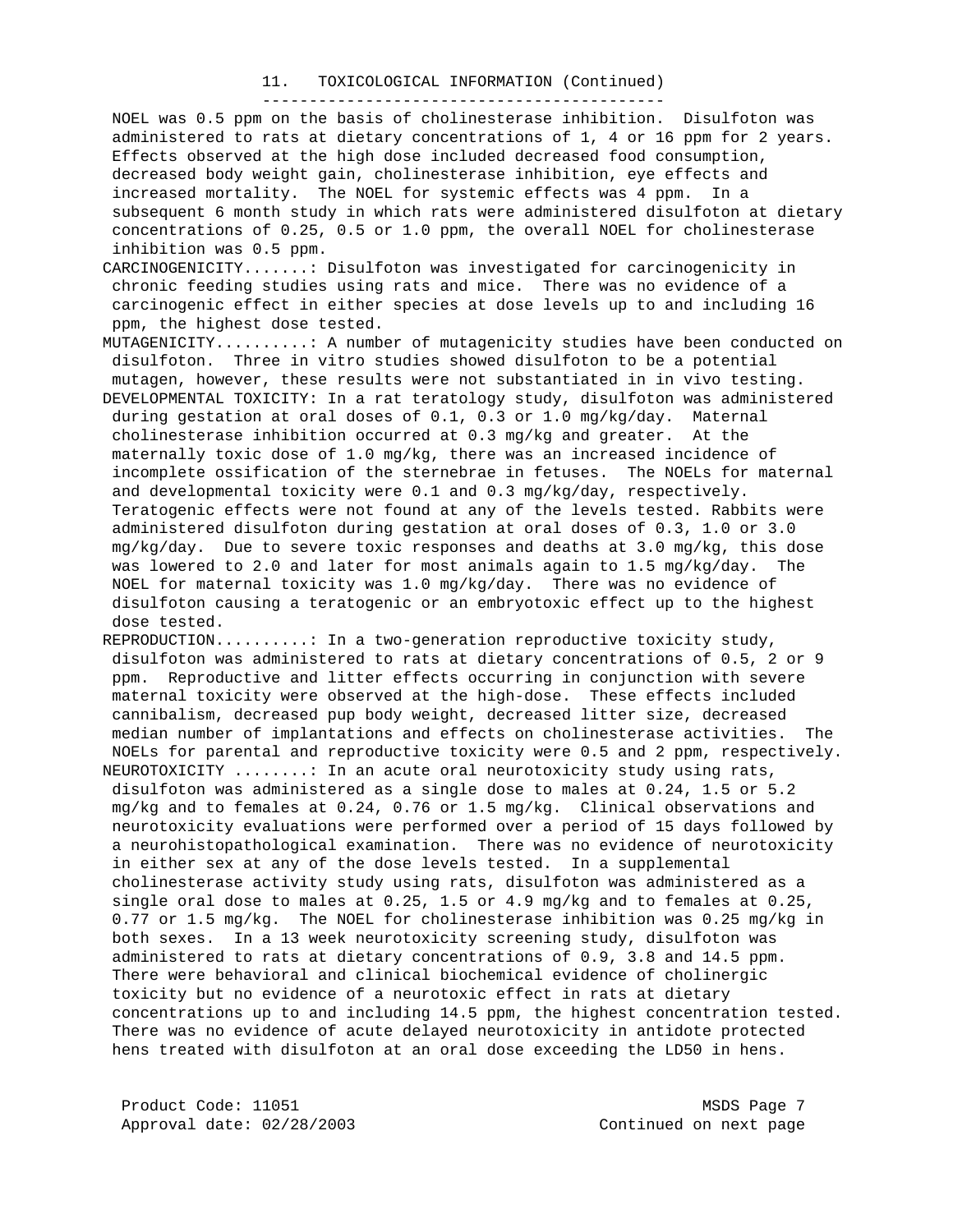------------------------------------------------------------------------------- 12. ECOLOGICAL INFORMATION: ------------------------------------------------------------------------------- This product is toxic to fish and wildlife. Bayer will provide a summary of specific data upon written request. As with any pesticide, this product should be used according to label directions and should be kept out of streams, lakes and other aquatic habitats of concern. In event of a spill emergency, call the emergency number on page 1. ------------------------------------------------------------------------------- 13. DISPOSAL CONSIDERATIONS ------------------------------------------------------------------------------- WASTE DISPOSAL METHOD.......: Follow container label instructions for disposal of wastes generated during use in compliance with the FIFRA product label. In other situations, dispose in a RCRA hazardous waste incinerator. EMPTY CONTAINER PRECAUTIONS.: Do not reuse the container. When empty, the container is a RCRA hazardous waste and must be managed as a RCRA hazardous waste until it is triple rinsed or cleaned by an equivalent method. Any cleaning residues must be managed as a RCRA hazardous waste. Triple rinsed and clean containers should be disposed in compliance with applicable state and local laws. ------------------------------------------------------------------------------- 14. TRANSPORTATION INFORMATION: ------------------------------------------------------------------------------- TECHNICAL SHIPPING NAME........: Disulfoton - 15% FREIGHT CLASS BULK.............: Insecticides, NOI - NMFC 102100 FREIGHT CLASS PACKAGE..........: Insecticides, NOI - NMFC 102100 PRODUCT LABEL..................: Di-Syston 15% Granular Systemic Insecticide DOT (DOMESTIC SURFACE) ---------------------- PROPER SHIPPING NAME...........: Organophosphorus Pesticides, Solid, Toxic HAZARD CLASS OR DIVISION ......: 6.1 UN/NA NUMBER...................: UN2783 PACKING GROUP ....................: II DOT PRODUCT RQ lbs (kgs).......: 6.7 lbs (3.0 kgs) HAZARD LABEL(s)................: Toxic HAZARD PLACARD(s)..............: Toxic \* Only bulk packages (greater than 119 gallons) are regulated as Marine Pollutants when shipped by highway or rail (See 49 CFR 171.4 (c)).

Product Code: 11051 MSDS Page 8 Approval date:  $02/28/2003$  Continued on next page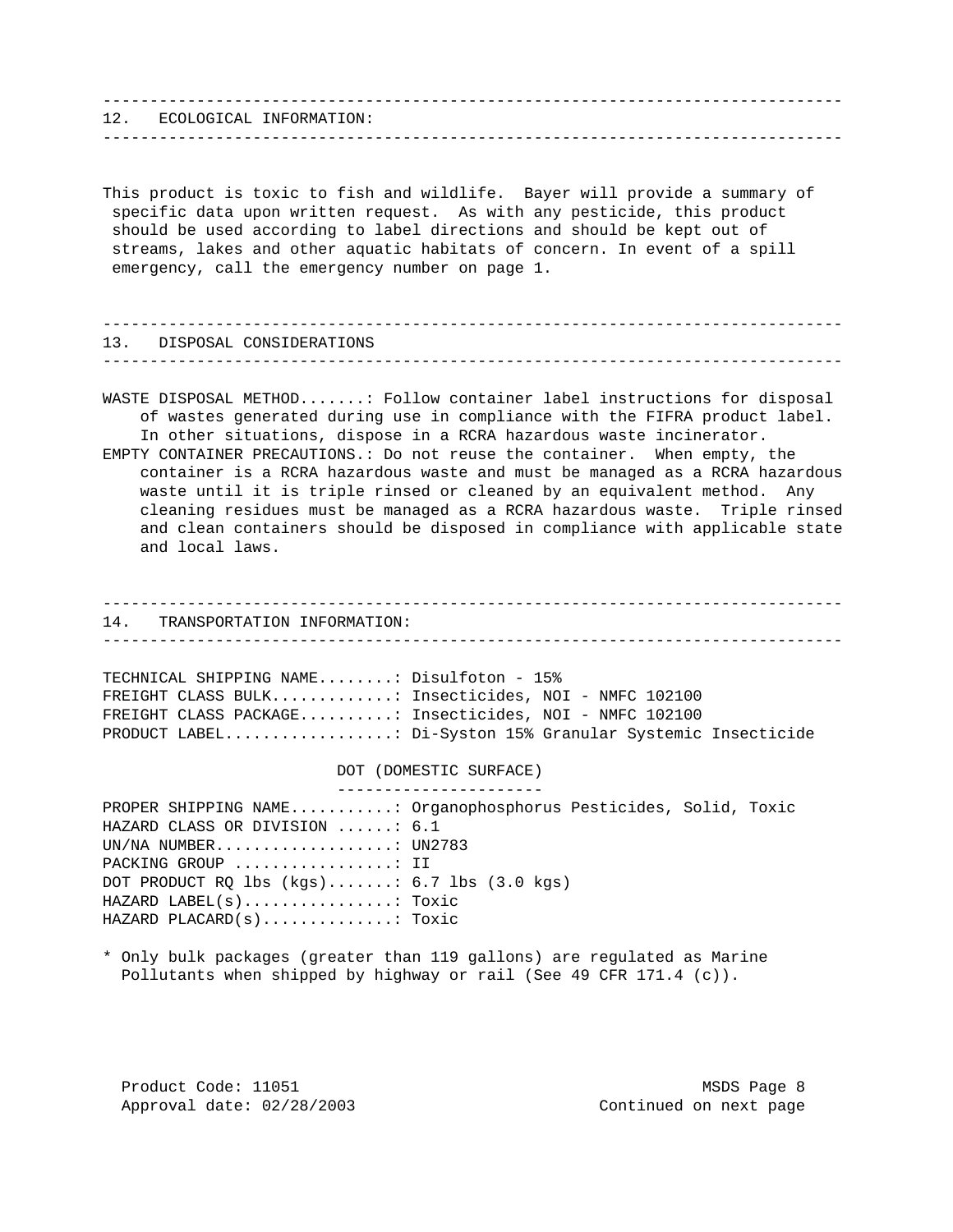14. TRANSPORTATION INFORMATION (Continued)

--------------------------------------------

DOT (continued)

---------------

IMO / IMDG CODE (OCEAN)

 ----------------------- PROPER SHIPPING NAME...........: Organophosphorus Pesticides, Solid, Toxic HAZARD CLASS DIVISION NUMBER...: 6.1 UN NUMBER......................: UN2783 ADDITIONAL IMO INFORMATION.....: Marine Pollutant; RQ PACKAGING GROUP.................: II HAZARD LABEL(s)................: Toxic; Marine Pollutant (Mark) HAZARD PLACARD(s)..............: Toxic; Marine Pollutant

ICAO / IATA (AIR)

| PROPER SHIPPING NAME: Organophosphorus Pesticides, Solid, Toxic |  |  |  |  |  |
|-----------------------------------------------------------------|--|--|--|--|--|
| HAZARD CLASS DIVISION NUMBER: 6.1                               |  |  |  |  |  |
| UN NUMBER UN2783                                                |  |  |  |  |  |
| SUBSIDIARY RISK None                                            |  |  |  |  |  |
| PACKING GROUP II                                                |  |  |  |  |  |
| $HAZARD$ LABEL $(s)$ Toxic                                      |  |  |  |  |  |
| RADIOACTIVE? Non-Radioactive                                    |  |  |  |  |  |
| PASSENGER AIR - MAX. $OTY$ . : 25 kg                            |  |  |  |  |  |
| PASSENGER PACKING INSTRUCTION: 613                              |  |  |  |  |  |
| CARGO AIR - MAX. OTY. $\ldots \ldots \ldots$ : 100 kg           |  |  |  |  |  |
| CARGO AIR PACKING INSTRUCTION: 615                              |  |  |  |  |  |

------------------------------------------------------------------------------- 15. REGULATORY INFORMATION: ------------------------------------------------------------------------------- OSHA STATUS.................: This product is hazardous under the criteria of the Federal OSHA Hazard Communication Standard 29 CFR 1910.1200. TSCA STATUS.................: This product is exempt from TSCA Regulation under FIFRA Section 3 (2)(B)(ii) when used as a pesticide. CERCLA REPORTABLE QUANTITY..: 6.7 pounds of the formulation which contains 1 pound of Disulfoton. SARA TITLE III: SECTION 302 EXTREMELY HAZARDOUS SUBSTANCES..: Disulfoton CAS #298-04-4 15% SECTION 311/312 HAZARD CATEGORIES.....: Immediate Health Hazard; Delayed Health Hazard SECTION 313 TOXIC CHEMICALS.......: No components listed. RCRA STATUS.................: When discarded in its purchased form, this product is a listed RCRA hazardous waste and should be managed as a hazardous waste. (40 CFR 261.20-24)